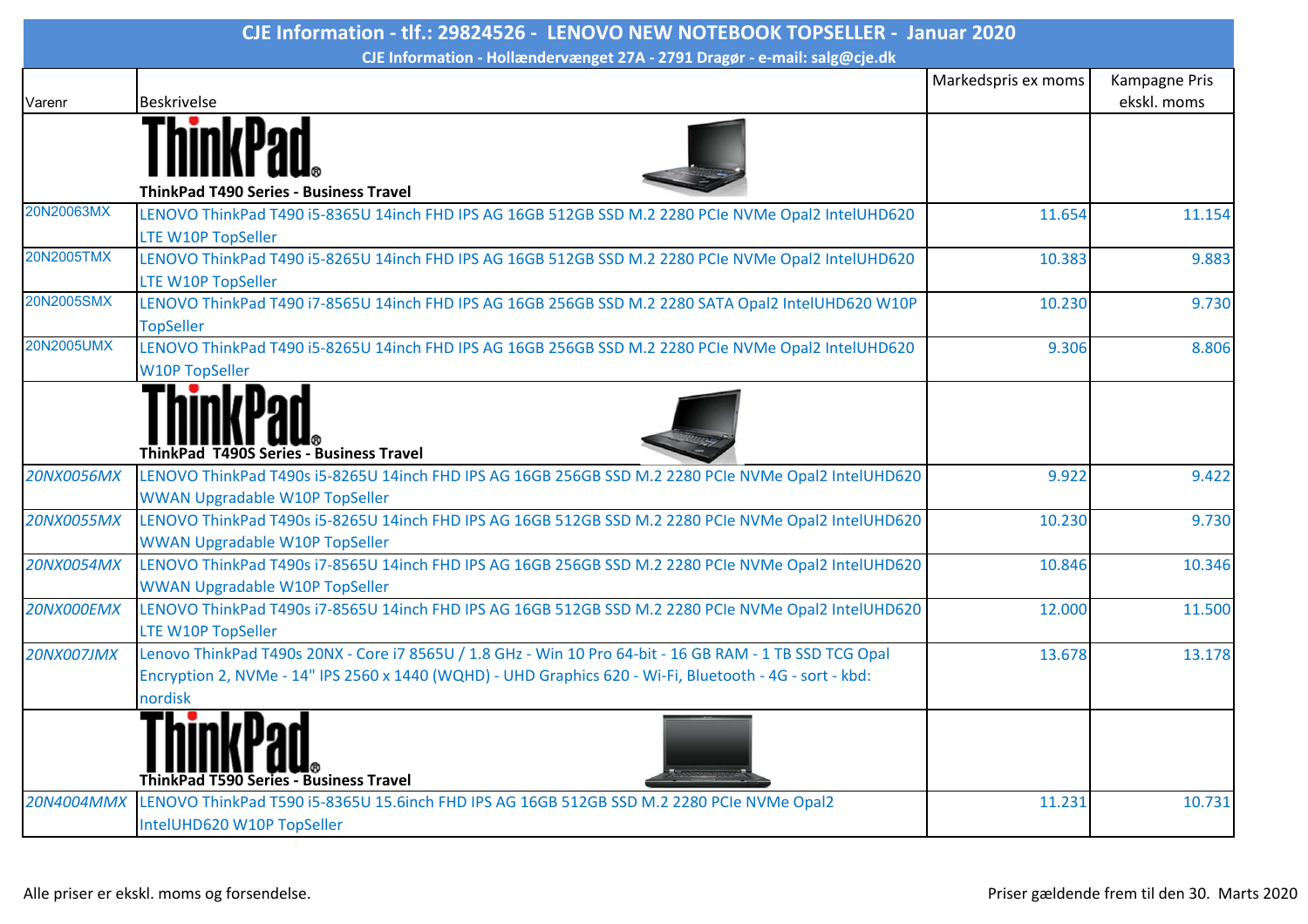| CJE Information - Hollændervænget 27A - 2791 Dragør - e-mail: salg@cje.dk<br>Markedspris ex moms<br><b>Beskrivelse</b><br>Varenr<br>LENOVO ThinkPad T590 i7-8565U 15.6inch FHD IPS AG 16GB 256GB SSD M.2 2280 PCIe NVMe Opal2<br>20N4004DMX<br>10.461<br>IntelUHD620 W10P TopSeller<br><b>ThinkPad - Mobile Workstations</b><br>20RH0021MX<br>12.646<br>LENOVO ThinkPad P43s i7-8565U 14inch FHD 16GB 512GB SSD nVidia Quadro P520 W10P TopSeller (ND)<br>20RH001UMX<br>LENOVO ThinkPad P43s i7-8665U 32GB 512GB SSD nVidia Quadro P520 W10P TopSeller (ND)<br>15.172<br>20N6002PMX<br>12.103<br>LENOVO ThinkPad P53s i7-8565U 15.6inch FHD 16GB 512GB SSD nVidia Quadro P520 W10P TopSeller (ND)<br>20N60032MX<br>14.512<br>LENOVO ThinkPad P53s i7-8665U 15.6inch FHD 32GB 512GB SSD nVidia Quadro P520 W10P TopSeller (ND)<br>20QN002VMX<br>LENOVO ThinkPad P53 i7-9750H 15.6inch FHD IPS AG 16GB DDR4 512GB M.2 nVidia Quadro T1000/4G AX200<br>15.366<br>2X2AX+BT 720P W10P 3Y TopSeller<br>20QN002PMX<br>LENOVO ThinkPad P53 i7-9850H 15.6inch FHD IPS AG 16GB DDR4 512GB M.2 nVidia Quadro T2000/4G AX200<br>17.932<br>2X2AX+BT IR&HD W10P 3Y TopSeller<br>20QN0034MX<br>LENOVO ThinkPad P53 i7-9850H 15.6inch FHD IPS AG 32GB DDR4 512GB M.2 nVidia Quadro RTX3000/6G AX200<br>21.195<br>2X2AX+BT IR&HD W10P 3Y TopSeller<br>20QT002CMX<br>LENOVO ThinkPad P1 Gen2 i7-9750H 15.6inch FHD IPS AG 16GB DDR4 512GB M.2 nVidia Quadro T1000/4G<br>16.921<br>AX200 2X2AX+BT W10P 3Y TopSeller<br>20QT002FMX<br>LENOVO ThinkPad P1 Gen2 i7-9850H 15.6inch FHD IPS AG 16GB DDR4 1TB M.2 nVidia Quadro T2000/4G AX200<br>19.486<br>2X2AX+BT IR&HD W10P 3Y TopSeller<br>ThinkPad X390 - Ultraportable<br>20Q0002CTO<br>X390 i7-8565U, 16GB, 512GB M.2 2280 Opal 2 PCIe TLC, Intel HD Graphics, 13.3" FHD IPS 300nits, Windows 10<br>13.138 | CJE Information - tlf.: 29824526 - LENOVO NEW NOTEBOOK TOPSELLER - Januar 2020 |  |  |               |  |  |
|-------------------------------------------------------------------------------------------------------------------------------------------------------------------------------------------------------------------------------------------------------------------------------------------------------------------------------------------------------------------------------------------------------------------------------------------------------------------------------------------------------------------------------------------------------------------------------------------------------------------------------------------------------------------------------------------------------------------------------------------------------------------------------------------------------------------------------------------------------------------------------------------------------------------------------------------------------------------------------------------------------------------------------------------------------------------------------------------------------------------------------------------------------------------------------------------------------------------------------------------------------------------------------------------------------------------------------------------------------------------------------------------------------------------------------------------------------------------------------------------------------------------------------------------------------------------------------------------------------------------------------------------------------------------------------------------------------------------------------------------------------------------------------------------------------------------------------------------|--------------------------------------------------------------------------------|--|--|---------------|--|--|
|                                                                                                                                                                                                                                                                                                                                                                                                                                                                                                                                                                                                                                                                                                                                                                                                                                                                                                                                                                                                                                                                                                                                                                                                                                                                                                                                                                                                                                                                                                                                                                                                                                                                                                                                                                                                                                           |                                                                                |  |  |               |  |  |
|                                                                                                                                                                                                                                                                                                                                                                                                                                                                                                                                                                                                                                                                                                                                                                                                                                                                                                                                                                                                                                                                                                                                                                                                                                                                                                                                                                                                                                                                                                                                                                                                                                                                                                                                                                                                                                           |                                                                                |  |  | Kampagne Pris |  |  |
|                                                                                                                                                                                                                                                                                                                                                                                                                                                                                                                                                                                                                                                                                                                                                                                                                                                                                                                                                                                                                                                                                                                                                                                                                                                                                                                                                                                                                                                                                                                                                                                                                                                                                                                                                                                                                                           |                                                                                |  |  | ekskl. moms   |  |  |
|                                                                                                                                                                                                                                                                                                                                                                                                                                                                                                                                                                                                                                                                                                                                                                                                                                                                                                                                                                                                                                                                                                                                                                                                                                                                                                                                                                                                                                                                                                                                                                                                                                                                                                                                                                                                                                           |                                                                                |  |  | 9.961         |  |  |
|                                                                                                                                                                                                                                                                                                                                                                                                                                                                                                                                                                                                                                                                                                                                                                                                                                                                                                                                                                                                                                                                                                                                                                                                                                                                                                                                                                                                                                                                                                                                                                                                                                                                                                                                                                                                                                           |                                                                                |  |  |               |  |  |
|                                                                                                                                                                                                                                                                                                                                                                                                                                                                                                                                                                                                                                                                                                                                                                                                                                                                                                                                                                                                                                                                                                                                                                                                                                                                                                                                                                                                                                                                                                                                                                                                                                                                                                                                                                                                                                           |                                                                                |  |  |               |  |  |
|                                                                                                                                                                                                                                                                                                                                                                                                                                                                                                                                                                                                                                                                                                                                                                                                                                                                                                                                                                                                                                                                                                                                                                                                                                                                                                                                                                                                                                                                                                                                                                                                                                                                                                                                                                                                                                           |                                                                                |  |  | 11.546        |  |  |
|                                                                                                                                                                                                                                                                                                                                                                                                                                                                                                                                                                                                                                                                                                                                                                                                                                                                                                                                                                                                                                                                                                                                                                                                                                                                                                                                                                                                                                                                                                                                                                                                                                                                                                                                                                                                                                           |                                                                                |  |  |               |  |  |
|                                                                                                                                                                                                                                                                                                                                                                                                                                                                                                                                                                                                                                                                                                                                                                                                                                                                                                                                                                                                                                                                                                                                                                                                                                                                                                                                                                                                                                                                                                                                                                                                                                                                                                                                                                                                                                           |                                                                                |  |  | 14.072        |  |  |
|                                                                                                                                                                                                                                                                                                                                                                                                                                                                                                                                                                                                                                                                                                                                                                                                                                                                                                                                                                                                                                                                                                                                                                                                                                                                                                                                                                                                                                                                                                                                                                                                                                                                                                                                                                                                                                           |                                                                                |  |  | 11.003        |  |  |
|                                                                                                                                                                                                                                                                                                                                                                                                                                                                                                                                                                                                                                                                                                                                                                                                                                                                                                                                                                                                                                                                                                                                                                                                                                                                                                                                                                                                                                                                                                                                                                                                                                                                                                                                                                                                                                           |                                                                                |  |  |               |  |  |
|                                                                                                                                                                                                                                                                                                                                                                                                                                                                                                                                                                                                                                                                                                                                                                                                                                                                                                                                                                                                                                                                                                                                                                                                                                                                                                                                                                                                                                                                                                                                                                                                                                                                                                                                                                                                                                           |                                                                                |  |  | 13.412        |  |  |
|                                                                                                                                                                                                                                                                                                                                                                                                                                                                                                                                                                                                                                                                                                                                                                                                                                                                                                                                                                                                                                                                                                                                                                                                                                                                                                                                                                                                                                                                                                                                                                                                                                                                                                                                                                                                                                           |                                                                                |  |  |               |  |  |
|                                                                                                                                                                                                                                                                                                                                                                                                                                                                                                                                                                                                                                                                                                                                                                                                                                                                                                                                                                                                                                                                                                                                                                                                                                                                                                                                                                                                                                                                                                                                                                                                                                                                                                                                                                                                                                           |                                                                                |  |  | 14.266        |  |  |
|                                                                                                                                                                                                                                                                                                                                                                                                                                                                                                                                                                                                                                                                                                                                                                                                                                                                                                                                                                                                                                                                                                                                                                                                                                                                                                                                                                                                                                                                                                                                                                                                                                                                                                                                                                                                                                           |                                                                                |  |  |               |  |  |
|                                                                                                                                                                                                                                                                                                                                                                                                                                                                                                                                                                                                                                                                                                                                                                                                                                                                                                                                                                                                                                                                                                                                                                                                                                                                                                                                                                                                                                                                                                                                                                                                                                                                                                                                                                                                                                           |                                                                                |  |  | 16.832        |  |  |
|                                                                                                                                                                                                                                                                                                                                                                                                                                                                                                                                                                                                                                                                                                                                                                                                                                                                                                                                                                                                                                                                                                                                                                                                                                                                                                                                                                                                                                                                                                                                                                                                                                                                                                                                                                                                                                           |                                                                                |  |  |               |  |  |
|                                                                                                                                                                                                                                                                                                                                                                                                                                                                                                                                                                                                                                                                                                                                                                                                                                                                                                                                                                                                                                                                                                                                                                                                                                                                                                                                                                                                                                                                                                                                                                                                                                                                                                                                                                                                                                           |                                                                                |  |  | 20.095        |  |  |
|                                                                                                                                                                                                                                                                                                                                                                                                                                                                                                                                                                                                                                                                                                                                                                                                                                                                                                                                                                                                                                                                                                                                                                                                                                                                                                                                                                                                                                                                                                                                                                                                                                                                                                                                                                                                                                           |                                                                                |  |  |               |  |  |
|                                                                                                                                                                                                                                                                                                                                                                                                                                                                                                                                                                                                                                                                                                                                                                                                                                                                                                                                                                                                                                                                                                                                                                                                                                                                                                                                                                                                                                                                                                                                                                                                                                                                                                                                                                                                                                           |                                                                                |  |  | 15.821        |  |  |
|                                                                                                                                                                                                                                                                                                                                                                                                                                                                                                                                                                                                                                                                                                                                                                                                                                                                                                                                                                                                                                                                                                                                                                                                                                                                                                                                                                                                                                                                                                                                                                                                                                                                                                                                                                                                                                           |                                                                                |  |  |               |  |  |
|                                                                                                                                                                                                                                                                                                                                                                                                                                                                                                                                                                                                                                                                                                                                                                                                                                                                                                                                                                                                                                                                                                                                                                                                                                                                                                                                                                                                                                                                                                                                                                                                                                                                                                                                                                                                                                           |                                                                                |  |  | 18.386        |  |  |
|                                                                                                                                                                                                                                                                                                                                                                                                                                                                                                                                                                                                                                                                                                                                                                                                                                                                                                                                                                                                                                                                                                                                                                                                                                                                                                                                                                                                                                                                                                                                                                                                                                                                                                                                                                                                                                           |                                                                                |  |  |               |  |  |
|                                                                                                                                                                                                                                                                                                                                                                                                                                                                                                                                                                                                                                                                                                                                                                                                                                                                                                                                                                                                                                                                                                                                                                                                                                                                                                                                                                                                                                                                                                                                                                                                                                                                                                                                                                                                                                           |                                                                                |  |  |               |  |  |
| Pro                                                                                                                                                                                                                                                                                                                                                                                                                                                                                                                                                                                                                                                                                                                                                                                                                                                                                                                                                                                                                                                                                                                                                                                                                                                                                                                                                                                                                                                                                                                                                                                                                                                                                                                                                                                                                                       |                                                                                |  |  | 12.638        |  |  |
| 20Q0002CTW<br>14.845                                                                                                                                                                                                                                                                                                                                                                                                                                                                                                                                                                                                                                                                                                                                                                                                                                                                                                                                                                                                                                                                                                                                                                                                                                                                                                                                                                                                                                                                                                                                                                                                                                                                                                                                                                                                                      |                                                                                |  |  | 14.345        |  |  |
| X390 i7-8565U, 16GB, 1TB M.2 2280 Opal 2 PCIe TLC, Intel HD Graphics, 13.3" FHD IPS 300nits, Windows 10 Pro                                                                                                                                                                                                                                                                                                                                                                                                                                                                                                                                                                                                                                                                                                                                                                                                                                                                                                                                                                                                                                                                                                                                                                                                                                                                                                                                                                                                                                                                                                                                                                                                                                                                                                                               |                                                                                |  |  |               |  |  |
| 20Q0005BMX<br>LENOVO ThinkPad X390 i5-8365U 13.3inch FHD IPS AG 16GB 512GB SSD M.2 2280 PCIe NVMe Opal2<br>12.000                                                                                                                                                                                                                                                                                                                                                                                                                                                                                                                                                                                                                                                                                                                                                                                                                                                                                                                                                                                                                                                                                                                                                                                                                                                                                                                                                                                                                                                                                                                                                                                                                                                                                                                         |                                                                                |  |  | 11.500        |  |  |
| IntelUHD620 LTE W10P TopSeller                                                                                                                                                                                                                                                                                                                                                                                                                                                                                                                                                                                                                                                                                                                                                                                                                                                                                                                                                                                                                                                                                                                                                                                                                                                                                                                                                                                                                                                                                                                                                                                                                                                                                                                                                                                                            |                                                                                |  |  |               |  |  |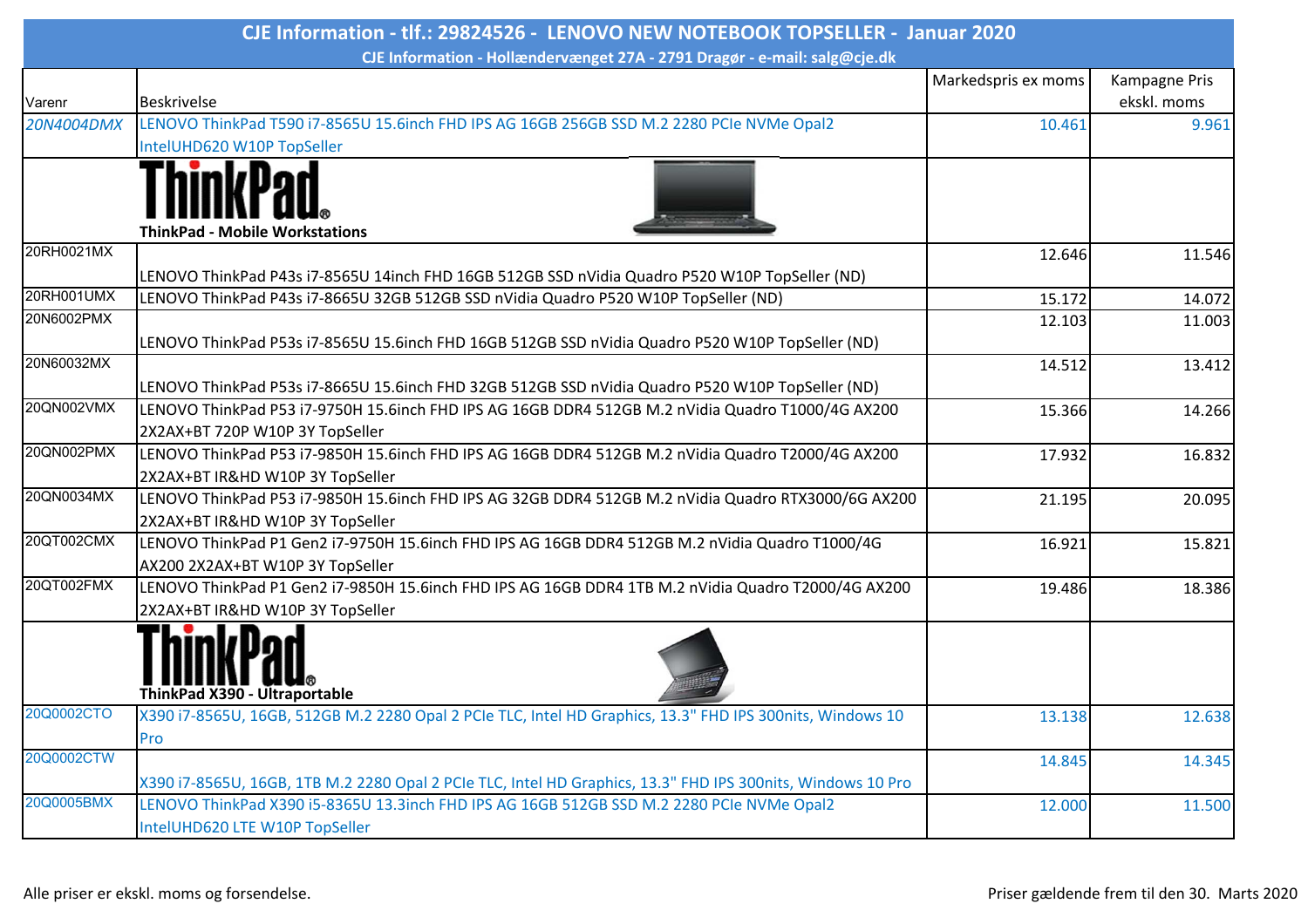| CJE Information - tlf.: 29824526 - LENOVO NEW NOTEBOOK TOPSELLER - Januar 2020 |                                                                                                                                                                                                                                                                              |                     |                              |  |  |  |
|--------------------------------------------------------------------------------|------------------------------------------------------------------------------------------------------------------------------------------------------------------------------------------------------------------------------------------------------------------------------|---------------------|------------------------------|--|--|--|
| CJE Information - Hollændervænget 27A - 2791 Dragør - e-mail: salg@cje.dk      |                                                                                                                                                                                                                                                                              |                     |                              |  |  |  |
| Varenr                                                                         | <b>Beskrivelse</b>                                                                                                                                                                                                                                                           | Markedspris ex moms | Kampagne Pris<br>ekskl. moms |  |  |  |
| 20Q00057MX                                                                     | LENOVO ThinkPad X390 i7-8565U 13.3inch FHD IPS AG 16GB 256GB SSD M.2 2280 PCIe NVMe Opal2<br>IntelUHD620 W10P TopSeller                                                                                                                                                      | 10.654              | 10.154                       |  |  |  |
| 20Q00056MX                                                                     | LENOVO ThinkPad X390 i5-8265U 13.3inch FHD IPS AG 8GB 256GB SSD M.2 2280 PCIe NVMe Opal2 IntelUHD620<br><b>W10P TopSeller</b>                                                                                                                                                | 9.276               | 8.776                        |  |  |  |
| 20Q00055MX                                                                     | LENOVO ThinkPad X390 i5-8265U 13.3inch FHD IPS AG 16GB 256GB SSD M.2 2280 PCIe NVMe Opal2<br>IntelUHD620 W10P TopSeller                                                                                                                                                      | 9.691               | 9.191                        |  |  |  |
|                                                                                | ThinkPad Yoga Gen 2Series - Ultraportable                                                                                                                                                                                                                                    |                     |                              |  |  |  |
| 20QF00AEMX                                                                     | LENOVO ThinkPad X1 Yoga 4th Gen i7-8565U 14inch WQHD IPS AR 16GB 512GB SSD M.2 IntelUHD620 Inte9560<br>2X2AC+BT VPRO W10P TopSeller(ND)                                                                                                                                      | 16.885              | 14.900                       |  |  |  |
|                                                                                | ThinkPad X1 Carbon - Ultraportable                                                                                                                                                                                                                                           |                     |                              |  |  |  |
| 20QE000XMX                                                                     | LENOVO ThinkPad X1 Carbon 7th Gen i7-8665U 14inch FHD IPS AG 16GB 512GB SSD M.2 2280 PCIe NVMe Opal2<br>IntelUHD620 W10P TopSeller                                                                                                                                           | 14.840              | 14.200                       |  |  |  |
| 20QD00KSMX                                                                     | LENOVO ThinkPad X1 Carbon 7th Gen i5-8265U 14inch FHD IPS AG 16GB 256GB SSD M.2 2280 PCIe NVMe Opal2<br>IntelUHD620 LTE W10P TopSeller                                                                                                                                       | 12.531              | 11.900                       |  |  |  |
| 20QD00L3MX                                                                     | LENOVO ThinkPad X1 Carbon 7th Gen i5-8265U 14inch FHD IPS AG 16GB 256GB SSD M.2 2280 PCIe NVMe Opal2<br>IntelUHD620 W10P TopSeller                                                                                                                                           | 11.184              | 10.500                       |  |  |  |
| 20QD00L1MX                                                                     | Lenovo ThinkPad X1 Carbon (7th Gen) 20QD - Ultrabook - Core i7 8565U / 1.8 GHz - Win 10 Pro 64-bit - 16 GB<br>RAM - 512 GB SSD TCG Opal Encryption 2, NVMe - 14" IPS 1920 x 1080 (Full HD) - UHD Graphics 620 - Wi-Fi, NFC,<br>Bluetooth - 4G - sort maling - kbd: Nordic    | 14.714              | 12.700                       |  |  |  |
| 20QD00KTMX                                                                     | Lenovo ThinkPad X1 Carbon (7th Gen) 20QD - Ultrabook - Core i7 8565U / 1.8 GHz - Win 10 Pro 64-bit - 16 GB<br>RAM - 1 TB SSD TCG Opal Encryption 2, NVMe - 14" IPS 3840 x 2160 (Ultra HD 4K) - UHD Graphics 620 - Wi-Fi,<br>NFC, Bluetooth - 4G - sort vævning - kbd: Nordic | 16.205              | 14.200                       |  |  |  |
| 20QF00AEMX                                                                     | LENOVO ThinkPad X1 Yoga 4th Gen i7-8565U 14inch WQHD IPS AR 16GB 512GB SSD M.2 IntelUHD620 Inte9560<br>2X2AC+BT VPRO W10P TopSeller(ND)                                                                                                                                      | 16.885              | 14.900                       |  |  |  |
|                                                                                | Docking enheder                                                                                                                                                                                                                                                              |                     |                              |  |  |  |
| 40A20090EU                                                                     | LENOVO ThinkPad Ultra Dock Dual Display 1xVGA 2xDP 1xDVI-D 1xHDMI w/90W AC Adapter (EU)                                                                                                                                                                                      | 1.505               | 1350                         |  |  |  |
| 40A20135EU                                                                     | LENOVO ThinkPad Ultra Dock Dual Display 1xVGA 2xDP 1xDVI-D 1xHDMI w/ 135W AC Adapter (EU)                                                                                                                                                                                    | 1.580               | 1460                         |  |  |  |
| 40AJ0135EU                                                                     | LENOVO ThinkPad Ultra Dock - 135W incl. Power Cord (EU) -2018                                                                                                                                                                                                                | 2.159               | 1510                         |  |  |  |
| 40AH0135EU                                                                     | LENOVO ThinkPad Pro Dock - 135W incl. Power Cord (EU) -2018                                                                                                                                                                                                                  | 2.075               | 1410                         |  |  |  |
| 40AN0230EU                                                                     | LENOVO Thunderbolt 230W dock - For ThinkPad P52                                                                                                                                                                                                                              | 2.820               | 2470                         |  |  |  |
| 40A50230EU                                                                     | ThinkPad Workstation Dock P50 & P70                                                                                                                                                                                                                                          | 2.066               | 1827                         |  |  |  |